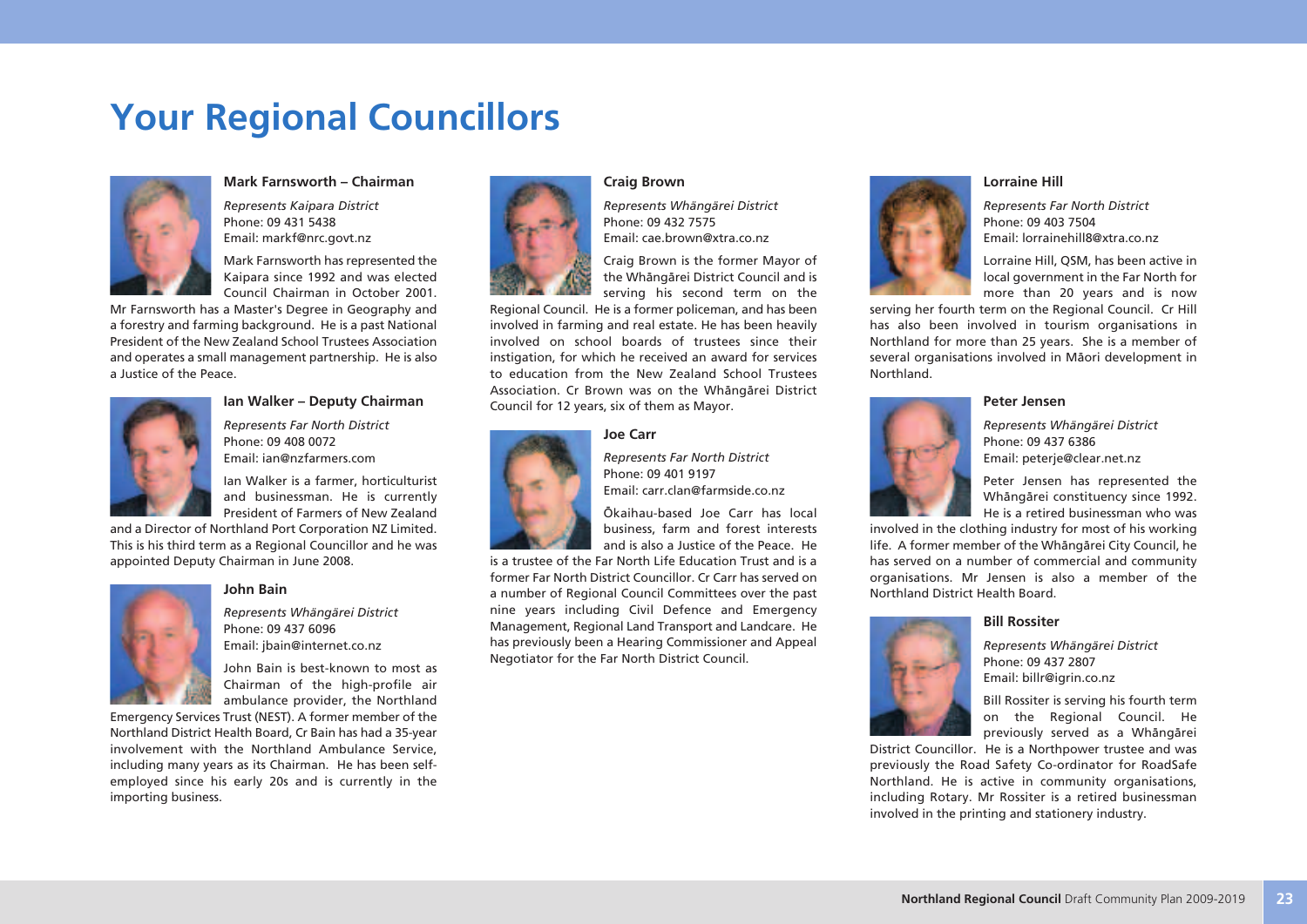# **Governance Structure**

|                                                     | THE PEOPLE OF NORTHLAND                                                                                    |                         |                                                                                        |
|-----------------------------------------------------|------------------------------------------------------------------------------------------------------------|-------------------------|----------------------------------------------------------------------------------------|
| <b>COUNCILLORS</b>                                  |                                                                                                            |                         | <b>Council Business</b><br><b>Plans and Policies</b>                                   |
| <b>Environmental Management</b><br><b>Committee</b> | Resource Management Plan Preparation<br>■ Submissions to District Plans<br><b>Environmental Monitoring</b> | <b>Biosecurity</b><br>п | Sustainable Land Management<br><b>Hazard Management</b>                                |
| <b>Regional Land</b><br><b>Transport Committee</b>  | Regional Land Transport<br>Road Safety Administration                                                      |                         | Total Mobility Scheme                                                                  |
| <b>Hearings Committee</b>                           | Resource Consents<br>Appeals                                                                               |                         | Changes and Variations to Regional Plans                                               |
| <b>Finance and</b><br><b>Audit Committee</b>        | Review of Council Policies<br>Review of Annual Report<br>Liaison with Council-Controlled Organisations     | ш                       | <b>Regional Economic Development</b><br>Liaise with Audit NZ<br>Performance Monitoring |
|                                                     | Long Term Council Community Plan<br>Annual Plan<br>Annual Report                                           |                         | Strategic Planning<br><b>Policy Development</b>                                        |

*Full details of all Council's Governance arrangements and processes are contained in its Governance Statement. A copy of Northland Regional Council's Governance Statement is available on request, or by visiting the website: www.nrc.govt.nz.*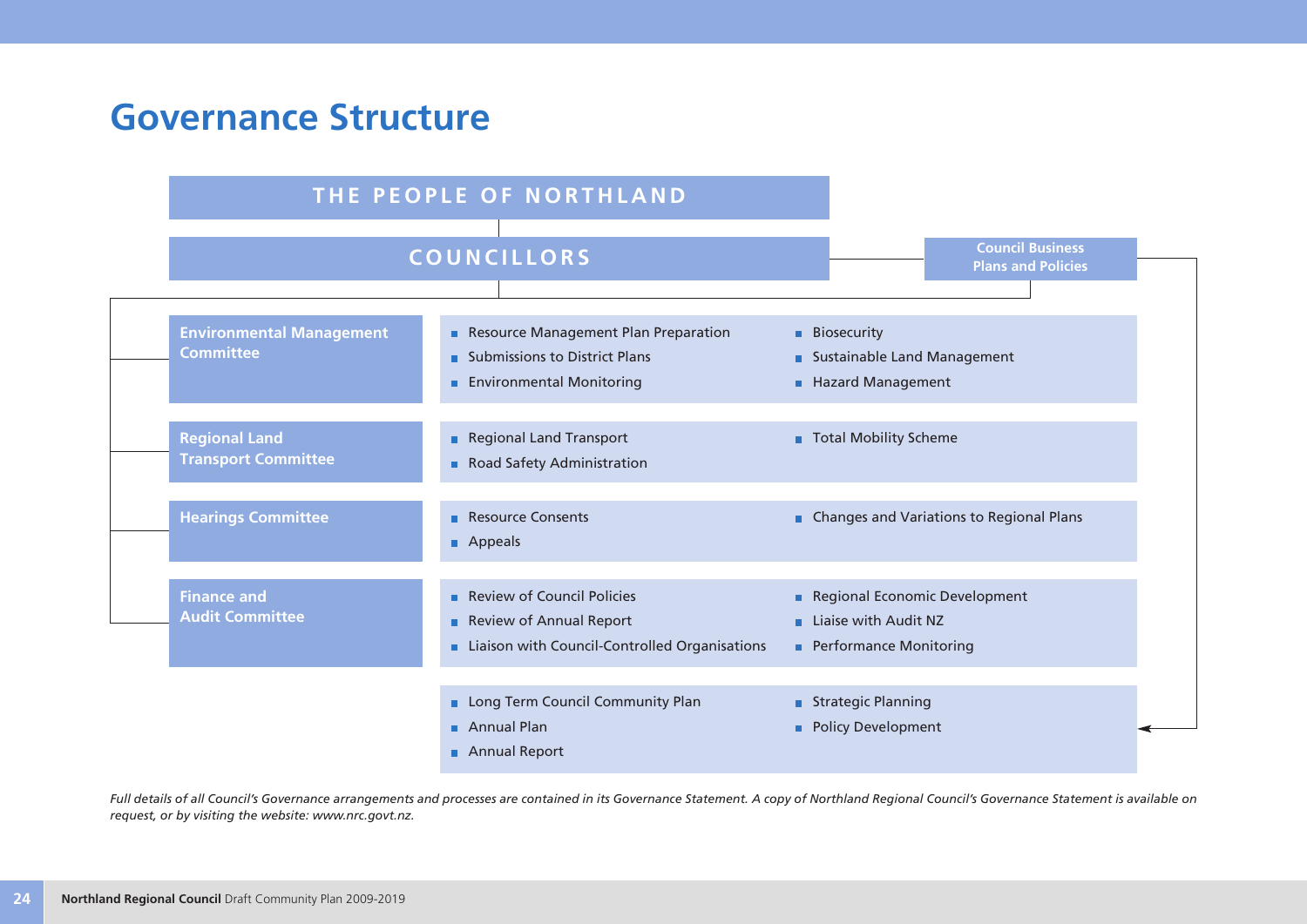# **Council Committees and Advisers**

The Chairman, Mark Farnsworth, is an ex-officio member of all committees.

## **Environmental Management Committee**

Councillors Craig Brown (Chairman), Joe Carr (Deputy Chairman), Mark Farnsworth (ex officio), John Bain, Lorraine Hill, Peter Jensen and Bill Rossiter.

- Mrs Fiona King representing the Far North District Council.  $\overline{\phantom{a}}$
- Cr Crichton Christie representing the Whängärei District Council. **The State**
- Cr Brian McEwing representing the Kaipara District Council. п
- Mr Gerry Brackenbury representing environmental interest groups T. (nominated by Northland Regional Council).
- Mr Wayne Ward representing the farming community (nominated by  $\overline{\phantom{a}}$ Farmers of New Zealand).
- Mr Chris Jenkins representing the Department of Conservation. r.
- Mr Andrew Warren NZ Forest Owners Association representing the forest r. industry.
- Mr Mike Kake representing cultural interests.  $\overline{\phantom{a}}$

# **Regional Land Transport Committee**

Councillors John Bain (Chairman), Joe Carr (Deputy Chairman), Mark Farnsworth (ex officio).

- Mr Tom Baker representing the Far North District Council.  $\mathcal{L}_{\mathcal{A}}$
- Mr Mark Simpson representing the Whängärei District Council. ×
- Cr Richard Alspach representing the Kaipara District Council. T.
- Mr Wayne McDonald representing NZ Transport Agency. T.
- Mrs Lynette Stewart representing Public Health. T.
- Ms Jo Douglas representing Economic Development. ×
- m. Mr Steve Westgate representing environmental sustainability.
- Mr Mike Kake representing cultural interests. П
- Inspector Clifford Paxton New Zealand Police representing safety and  $\blacksquare$ security.
- Mr John Williamson Access and Mobility.  $\blacksquare$

## **Hearings Committee**

Councillors Lorraine Hill (Chairperson), Mark Farnsworth (ex officio), Peter Jensen, Craig Brown, Joe Carr and Ian Walker.

Any two (or more) of the above Councillors may be appointed by the Committee (or the Council), to conduct hearings and make decisions on behalf of the Council under the Resource Management Act 1991 (RMA). The Committee (or the Council) similarly may appoint any individual member/s or other independent person/s as Commissioner/s pursuant to section 34(1) of the RMA, to conduct a hearing in any particular case. The Committee (or the Council) may also revoke such a delegation at any time, by notice to the delegate.

## **Audit and Finance Committee**

Councillors Peter Jensen (Chairman), John Bain (Deputy Chairman) Mark Farnsworth (ex officio), Ian Walker, Craig Brown and Bill Rossiter.

## **Northland Regional Council Community Trust**

The Northland Regional Council Community Trust was established in March 1996 using the proceeds from the sale of some of the Northland Regional Council's majority shareholding in the Northland Port Corporation.

The current trustees are Andrew Britton, Rawson Wright, Ken Paterson, Lawrayne Hughes, Irene Durham and William Shepherd.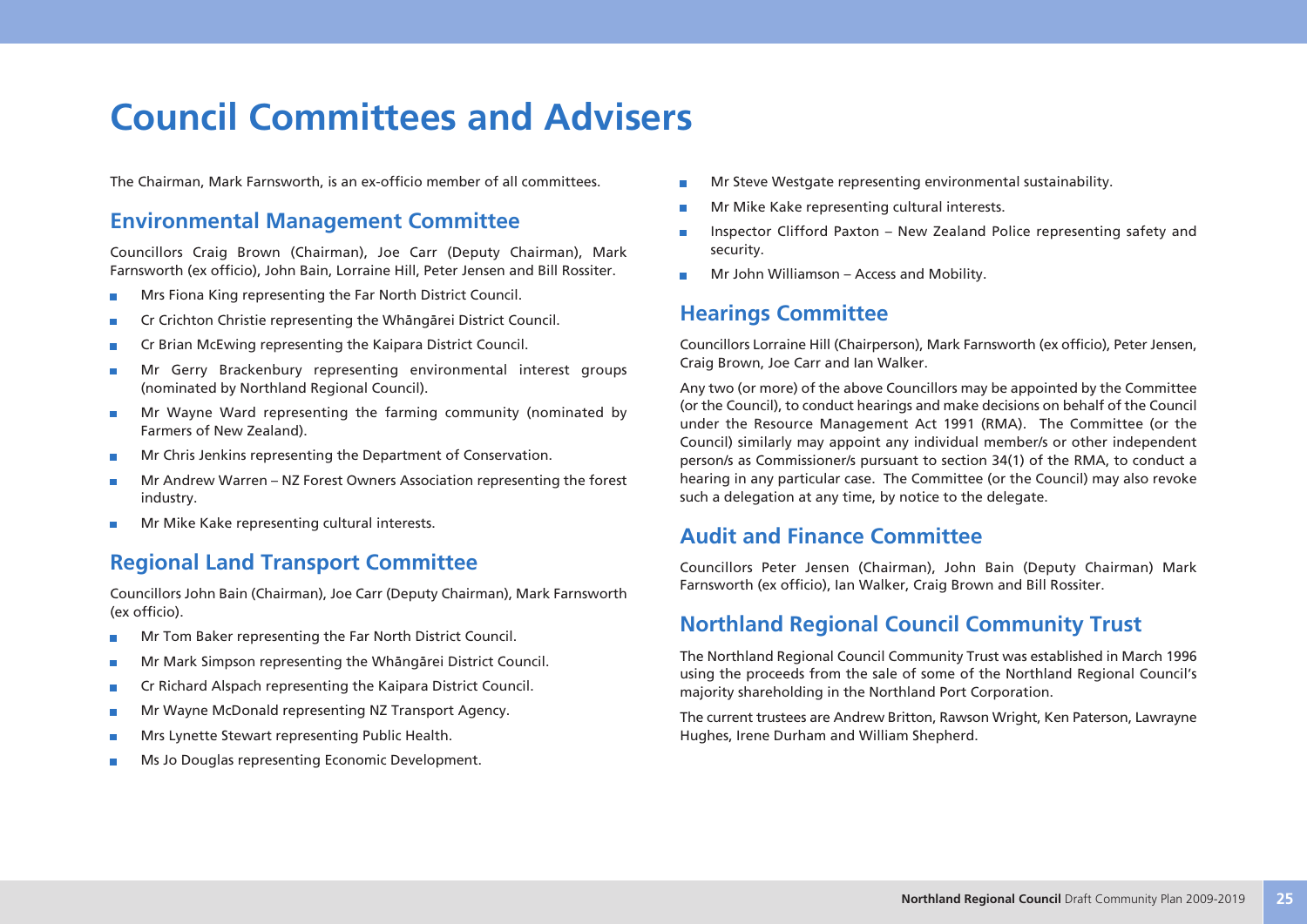# **Representation – other organisations**

- Northland Civil Defence Emergency Management Group Cr Bill Rossiter.  $\overline{\phantom{a}}$
- Northland Regional Animal Health Committee Cr Mark Farnsworth.  $\blacksquare$
- Zone 1 Local Government New Zealand Cr Bill Rossiter.  $\overline{\phantom{a}}$
- Northland Conservation Board Cr Craig Brown (observer).  $\overline{\phantom{a}}$
- Northland Tourism Development Group Cr Lorraine Hill.  $\overline{\phantom{a}}$
- Ruakaka Sewerage Working Party Cr Craig Brown.  $\overline{\phantom{a}}$

# **Advisers**

| <b>Auditor:</b>    | Audit New Zealand on behalf of the Auditor-General.                                                                                                                                                                                                                                                                                        |
|--------------------|--------------------------------------------------------------------------------------------------------------------------------------------------------------------------------------------------------------------------------------------------------------------------------------------------------------------------------------------|
| <b>Bankers:</b>    | ASB Bank.<br>Bank of New Zealand.                                                                                                                                                                                                                                                                                                          |
| <b>Solicitors:</b> | Burns Fraser Environment Law, Auckland.<br>Chapman Tripp, Auckland.<br>John G Walton, Auckland.<br>Henderson Reeves Connell Rishworth.<br>Karenza de Silva, Auckland.<br>Laurene Holley, Auckland.<br>Law North Partners.<br>Paul Diver, Auckland.<br>Simpson Grierson, Wellington.<br>Thomson Wilson, Whängärei.<br>Webb Ross, Whāngārei. |

**The Chief Executive Officer** is responsible for setting the direction of the Council within the policy framework provided by Councillors. The Management Team is accountable to him and he is accountable to the Council.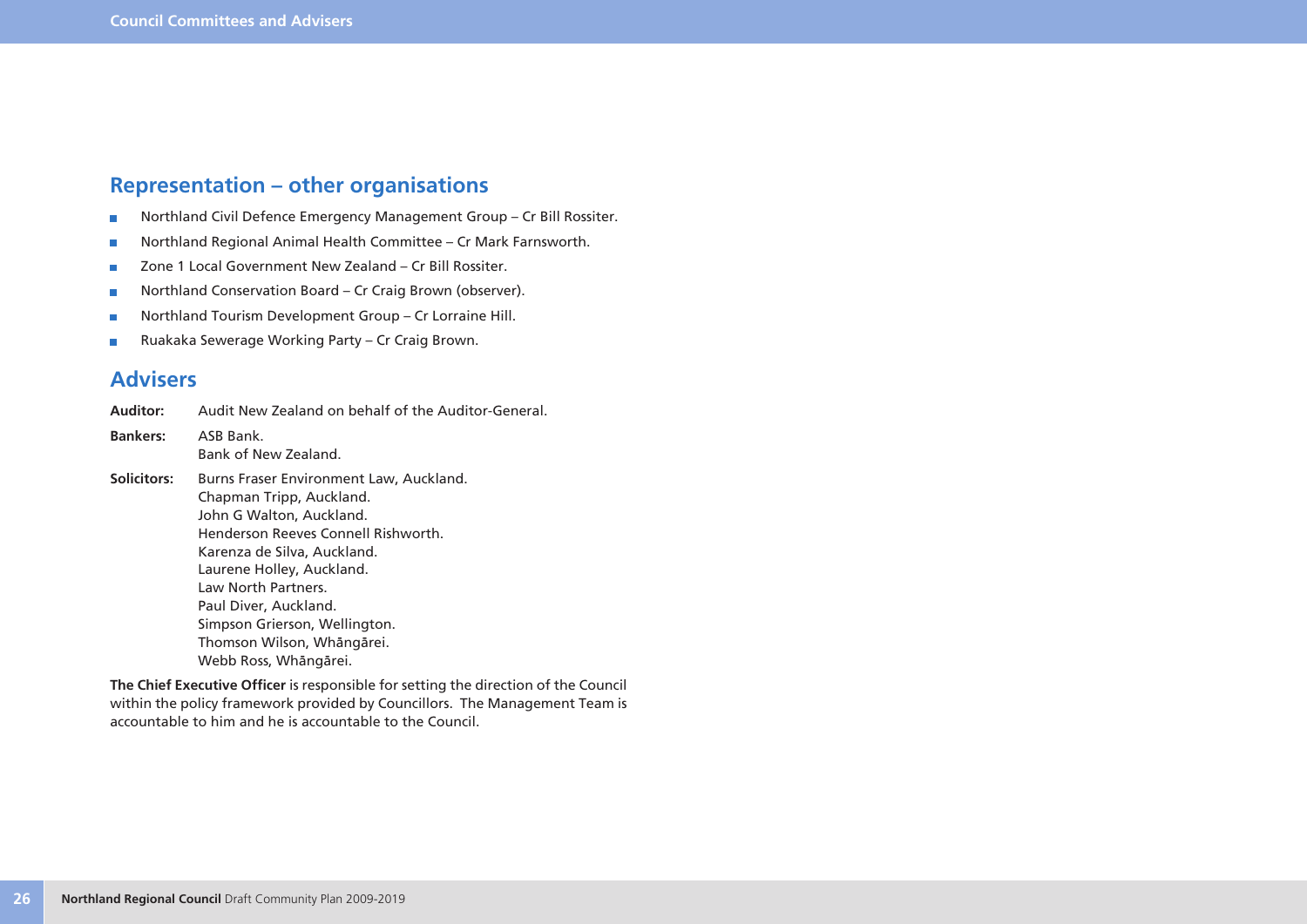# **Council Management Structure**

| THE COUNCIL                                                           | <b>Chief Executive Officer</b><br><b>Ken Paterson</b>                                                                                                                                                                                               |                                                                                                                                                                                                                   |
|-----------------------------------------------------------------------|-----------------------------------------------------------------------------------------------------------------------------------------------------------------------------------------------------------------------------------------------------|-------------------------------------------------------------------------------------------------------------------------------------------------------------------------------------------------------------------|
| <b>Deputy CEO / Operations Director</b><br><b>Tony Phipps</b>         | State of the Environment Monitoring<br>■ Passenger Transport Management<br>Resource Management Compliance<br>Environmental Incident Responses<br><b>Hazard Management</b><br>Hazardous Substances and Contaminated Sites<br><b>River Management</b> | Land and Biodiversity<br><b>Di</b> Oil Pollution Response<br>Harbour Safety and Navigation<br><b>Consent Applications</b><br><b>Consents Advice and Information</b><br>Biosecurity<br><b>Emergency Management</b> |
| <b>Strategy and Planning Director</b><br>Lawrayne Hughes              | Resource Management Planning<br><b>Regional Growth Programme</b><br>$\blacksquare$<br>Regional Infrastructure Management                                                                                                                            | Economic Development<br>Economic and Environmental Information<br>п.                                                                                                                                              |
| <b>General Manager - Projects and Information</b><br>Linda Stansfield | Community Representation<br>Legislative Compliance *<br>ш<br>Records Management and Administration *                                                                                                                                                | Project Management *                                                                                                                                                                                              |
| <b>General Manager - Finance and IT</b><br>Lisa Aubrey                | Finance Accounting and Financial Reporting *<br>Financial and Equity Investments *<br>$\blacksquare$ Rating *                                                                                                                                       | Information Services *<br>Revenue Systems *<br>Commercial Investments                                                                                                                                             |
| <b>Community Relations Manager</b><br><b>Jason Dawson</b>             | <b>Environmental Education</b><br>Communications<br>п                                                                                                                                                                                               |                                                                                                                                                                                                                   |
| <b>Human Resources Manager</b><br><b>Judy Macdonald</b>               | Human Resources Management *<br>Health and Safety *                                                                                                                                                                                                 |                                                                                                                                                                                                                   |
|                                                                       |                                                                                                                                                                                                                                                     | * Activity Support Services                                                                                                                                                                                       |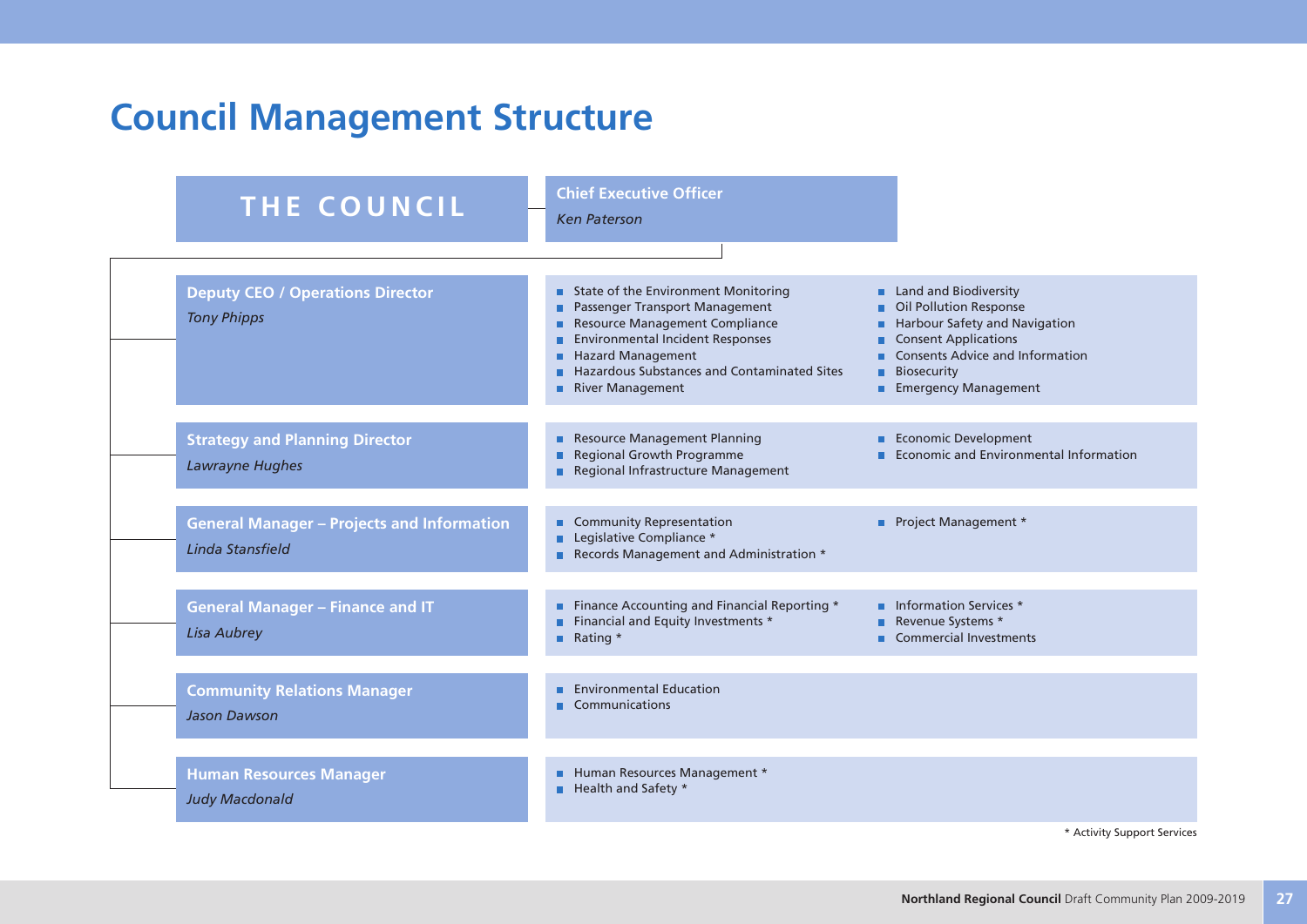## **Northland Regional Council** Draft Community Plan 2009-2019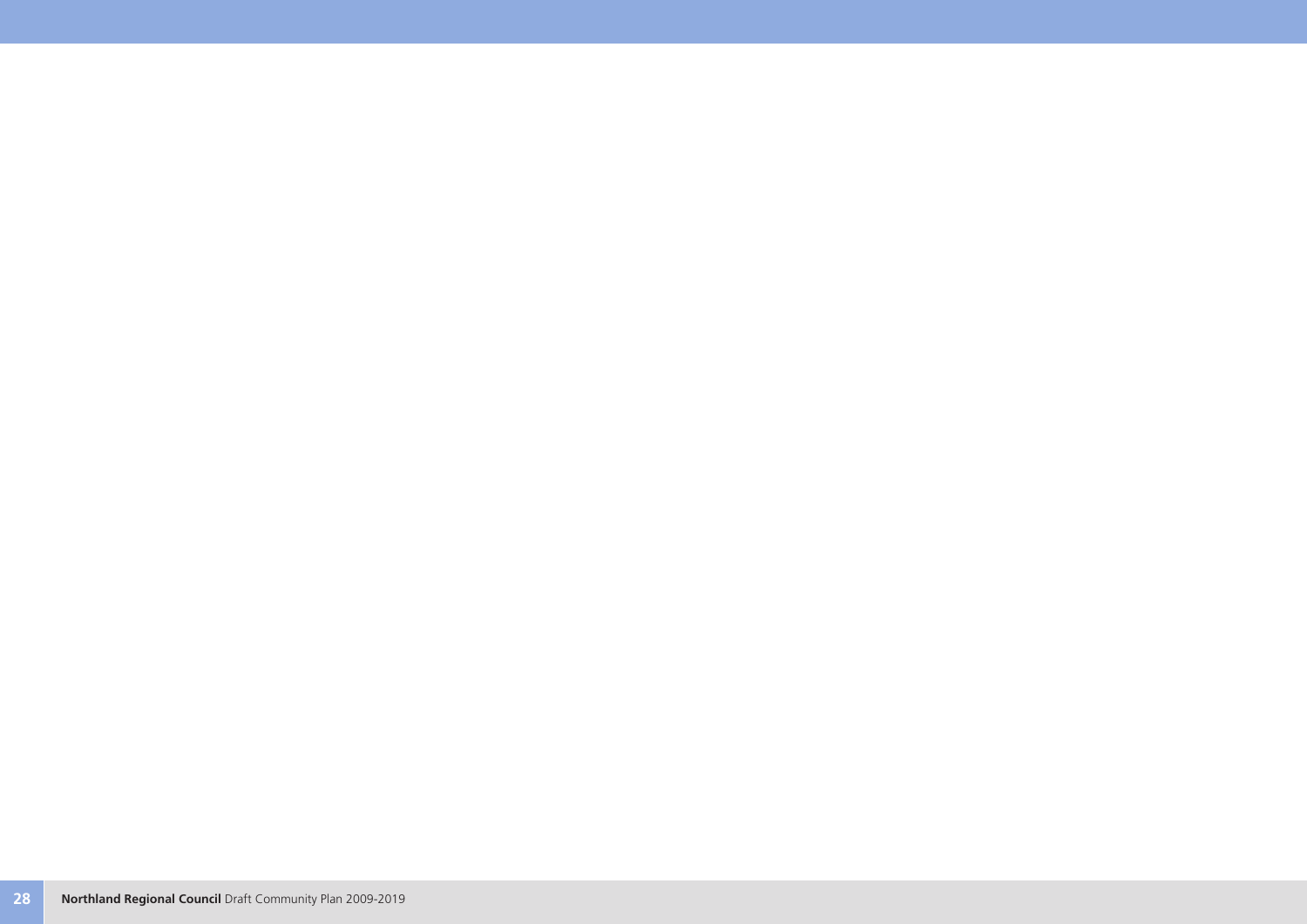# **Policy on the development of Mäori capacity**

# **Policy on relationships with Mäori**

The Local Government Act 2002 contains a range of provisions regarding the relationship of local government with Mäori. The intention of these new provisions is the facilitation of participation by Mäori in the decision-making processes of local authorities.

In addition to the obligations within the Local Government Act, the Resource Management Act 1991 outlines specific obligations for Regional Councils regarding:

- Kaitiakitanga;  $\blacksquare$
- The principles of the Treaty of Waitangi; r.
- The relationship between Mäori and their culture; and T.
- Traditions and their ancestral lands, water, sites, wähi tapu and other × taonga.

In order to give effect to the obligations under the Local Government and Resource Management Acts, the Northland Regional Council will continue to work with Mäori to enhance relationships and participation for Mäori.

Set out below are the Northland Regional Council processes in place to give effect to these obligations and to develop Mäori capacity to contribute to decision making.

#### **Iwi liaison**

Section 13 of the Council's Governance Statement details the key tasks of Council's Iwi Liaison policy, while section 12 outlines the Council's consultation policy including for consultation with Mäori. A copy of the Governance Statement is available on the Council's website www.nrc.govt.nz/governance

The Council views the process of Iwi liaison as one of establishing and maintaining a close connection with Mäori through clear processes for consultation and involvement in decision-making. By doing so, the Council recognises Mäori as being a culturally distinct group with different perspectives from the wider community.

### **Relationships**

Northland Regional Council realises the need to form transparent and responsive relationships in order for them to be meaningful. The Council will continue to work at all levels to establish and maintain relationships with Mäori such as regular attendance at the Iwi/Council Chief Executives Forum.

### **Treaty of Waitangi**

A special relationship exists between Mäori and the Crown through the signing of the Treaty of Waitangi. The Treaty cements the relationship between the Crown and Mäori as Treaty partners.

The Council will continue to work with the Office of Treaty Settlements by way of provision of information and, where relevant, contributing to investigations of various settlement instruments during the negotiation of claims. Where such settlements have been passed into legislation, the Council will enact any legislative requirements of them or directions from the Minister, such as Memorandum of Understanding.

#### **Provision of information**

Northland Regional Council recognises that in order for Mäori to effectively contribute to the decision-making process of Council, it is essential that relevant information is provided to support this process.

By providing information, the Council acknowledges it needs to be cognisant that it is relevant, clear and provided in a timely fashion in a manner that is appropriate.